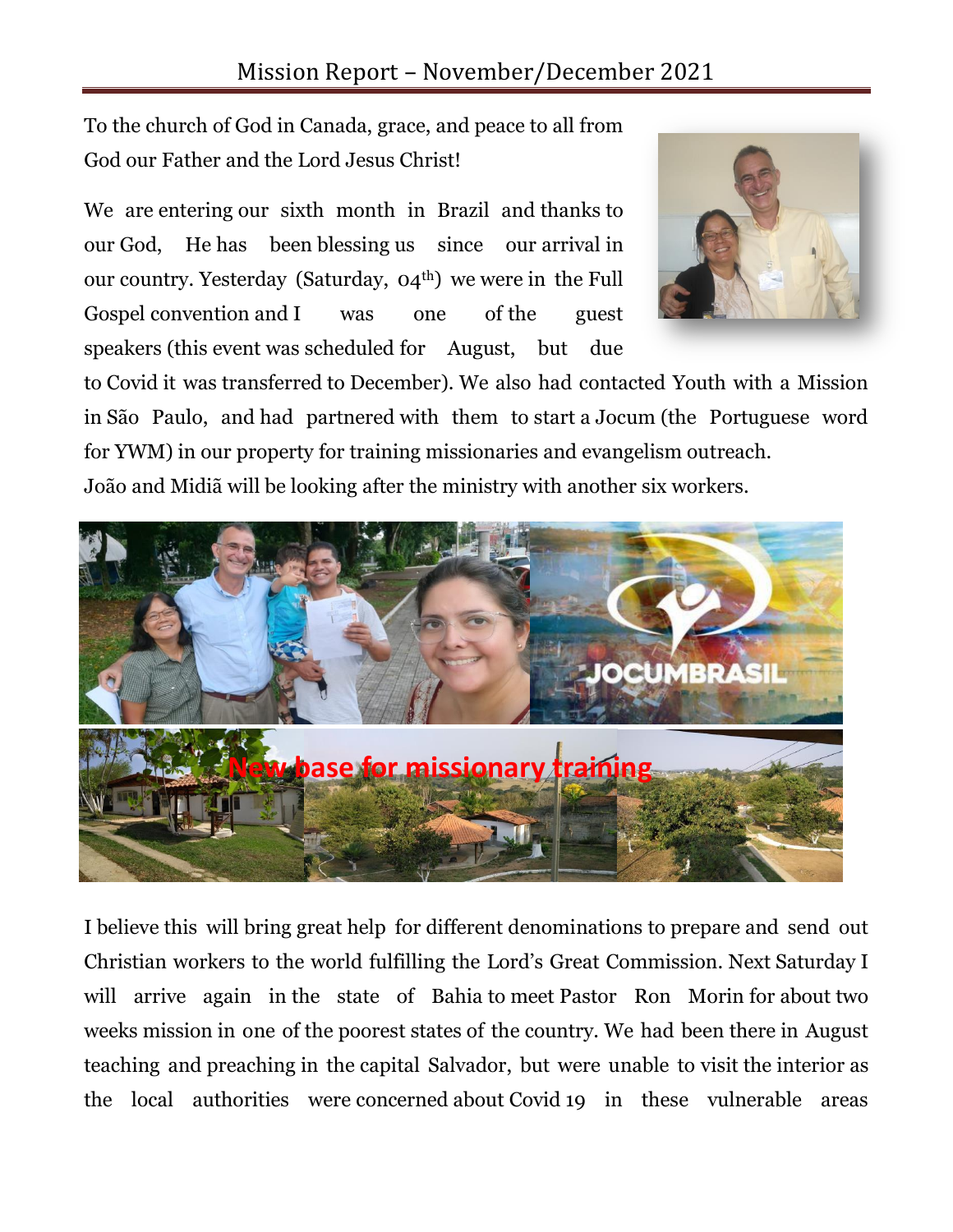## Mission Report – November/December 2021

and didn't allow outsiders in their communities. However, as almost 65% of Brazilians got their second dose and 77% the first one, Pastor Ron and I will be able to travel and visit the churches and see how the Holy Spirit will guide us to help them in whatever capacity we can. After coming from Bahia, we will spend time with our family, but I will still preach in a church in Taubaté city in São Paulo. If it is the Lord's will, we will fly back to Canada on December  $31^{st}$  (We have to call the airline on the  $22^{nd}$  to confirm the flight, otherwise we might have to postpone the trip to a later date).

We don't know yet what will be our next mission, but we trust the Lord will guide us in the months ahead. I have a desire to visit some churches in NB in January 2022 for two weeks (if traveling is possible).



Please, remember to pray for the churches in Brazil. As I mentioned in my former letters the country has recovered slowly from the pandemic and many people had lost their jobs, large number of congregations had to close their places of worship unable to pay building expenses.

The government had approved an extension of the emergency help for about 17 million people in poor conditions of \$400.00 reais (about \$100.00/month), plus some discount in propane for their stove, and free prescribed medicine.

Unfortunately, following the global humanistic agenda, there is a massive attack by the secular media against Christianity and family values. Our present president is a professing Christian (the country was governed for almost thirty years by humanistic and communist political parties in prearranged fraudulent elections, responsible for